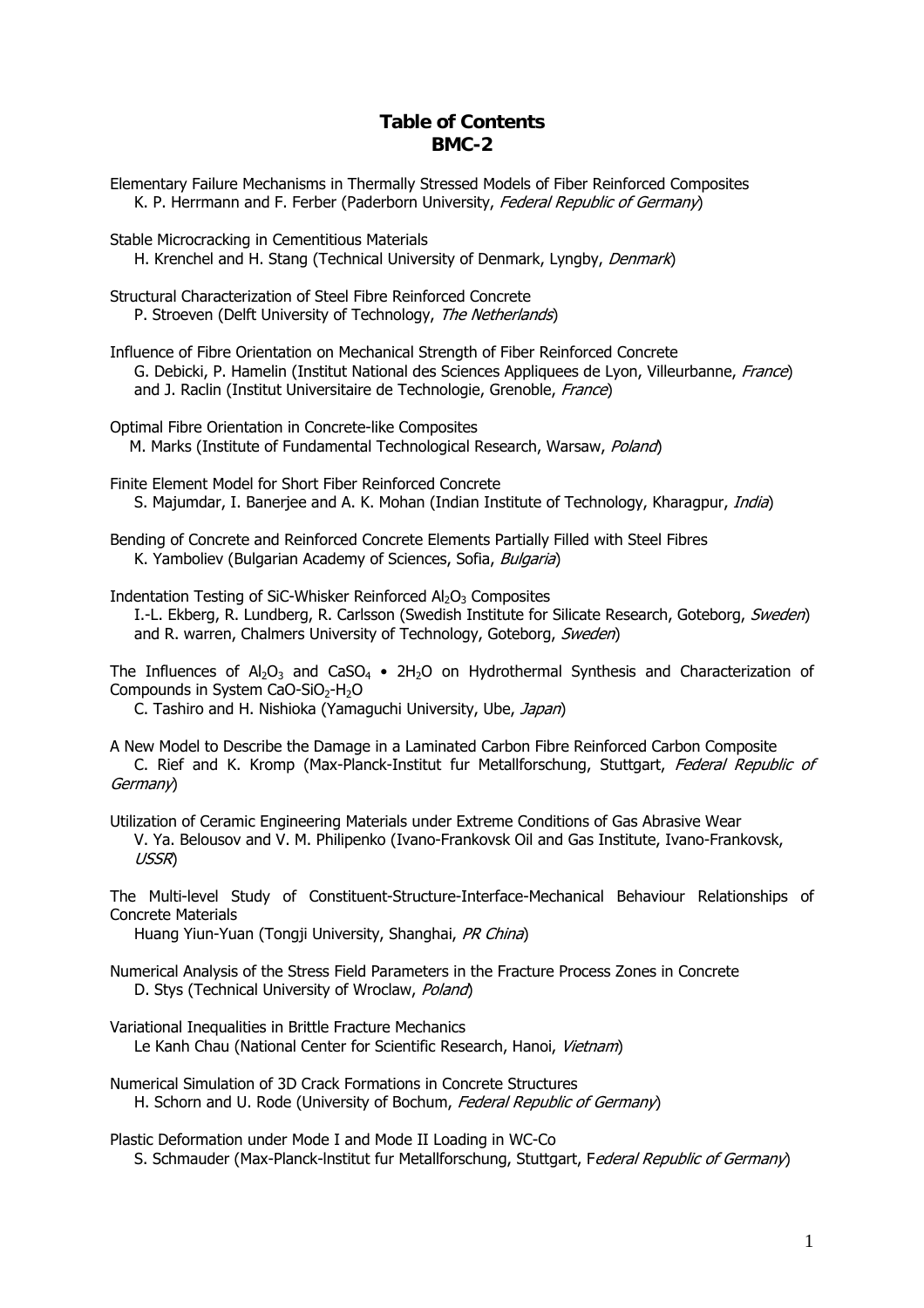Strength Characteristics of WC-Co Composites

 J. Dusza, M. Ruščák, L. Parilák, M. Šlesár (Institute of Experimental Metallurgy, Kosice, Czechoslovakia) and G. Leitner (Zentralinstitut fiir Festkorperphysik und Werkstofforschung, Dresden, German Democratic Republic)

Three-Dimensional Failure Modes in Double-Punch Indentation of Brittle Materials A. Buczynski (Warsaw Technical University, Poland)

Fatigue Life of Diamond/Hard Alloy Composite Materials

 N. V. Novikov, G. I. Chepovetskiy and V. N. Kulakovskiy (Academy of Sciences of the Ukrainian SSR, Kiev, USSR)

A Statistical Theory of Brittle Fracture Ruifong Wu and Chun-Hang Qiu (Dalian Institute of Technology, PR China)

Prediction of Fatigue Tensile Crack Growth Using the Theory of Damage J.-F. Destrebeco (Universite Blaise Pascal, Clermont-Ferrand, France)

Influence of the Material Structure on the Long Term Properties of the Concrete Composites in Bending

A. Burakiewicz (Institute of Fundamental Technological Research, Warsaw, Poland), L. Hebda and J. Piasta (Technical University of Kielce, Poland)

Models for Compressive Behavior Laws of Fiber Reinforced Concrete B. Doan, G. Debicki and P. Hamelin (Centre d'Etudes et de Re-cherches sur les Materiaux Composites, Villeurbanne, France)

A Probabilistic Model for Damage of Concrete Structures D. Breysse (Laboratoire de Mecanique et de Technologie, Cachan, France)

Tensile Strength of brittle Materials in the Deformation Field with a Gradient K. M. Mianowski (Institute of Building Research, Warsaw, Poland)

Autogenous Healing of Plain Concrete

A. Moczko (Technical University of Wroclaw, Poland)

The Influence of Presence of Structure Defects on the Diamond-Containing Composite Fracture **Toughness** 

A. Maistrenko (Academy of Sciences of the Ukrainian SSR, Kiev, USSR), K. Kromp and M. Muller (Max-Planck-Institut fur Metall-forschung, Stuttgart, Federal Republic of Germany)

Sintering of a Silicon Nitride Matrix Composite Reinforced with Silicon Carbide Whiskers T. Kinoshita, M. Ueki and H. Kubo (Nippon Steel Corporation, Kawasaki, Japan)

Young's and Shear Moduli of Laminated Carbon/Carbon Composites by a Resonant Beam Method A. Wanner and K. Kromp (Max-Planck-Institut fur Metallforschung, Stuttgart, Federal Republic of Germany)

The Influence of the Dispersed Phase Particles Cracking on a Change of the Elastic Modulus in a Brittle Composite

 N. V. Novikov, A. L. Maistrenko, G. P. Bogatyryova and E. S. Simkin (Academy of Sciences of the Ukrainian SSR, Kiev, USSR)

Structure and Properties of Silicon and Titanium Nitrides-Base Materials

 V. V. Ivzhenko, M. A. Kuzenkova, A. A. Svirid and S. N. Dub (Academy of Sciences of the Ukrainian SSR, Kiev, USSR)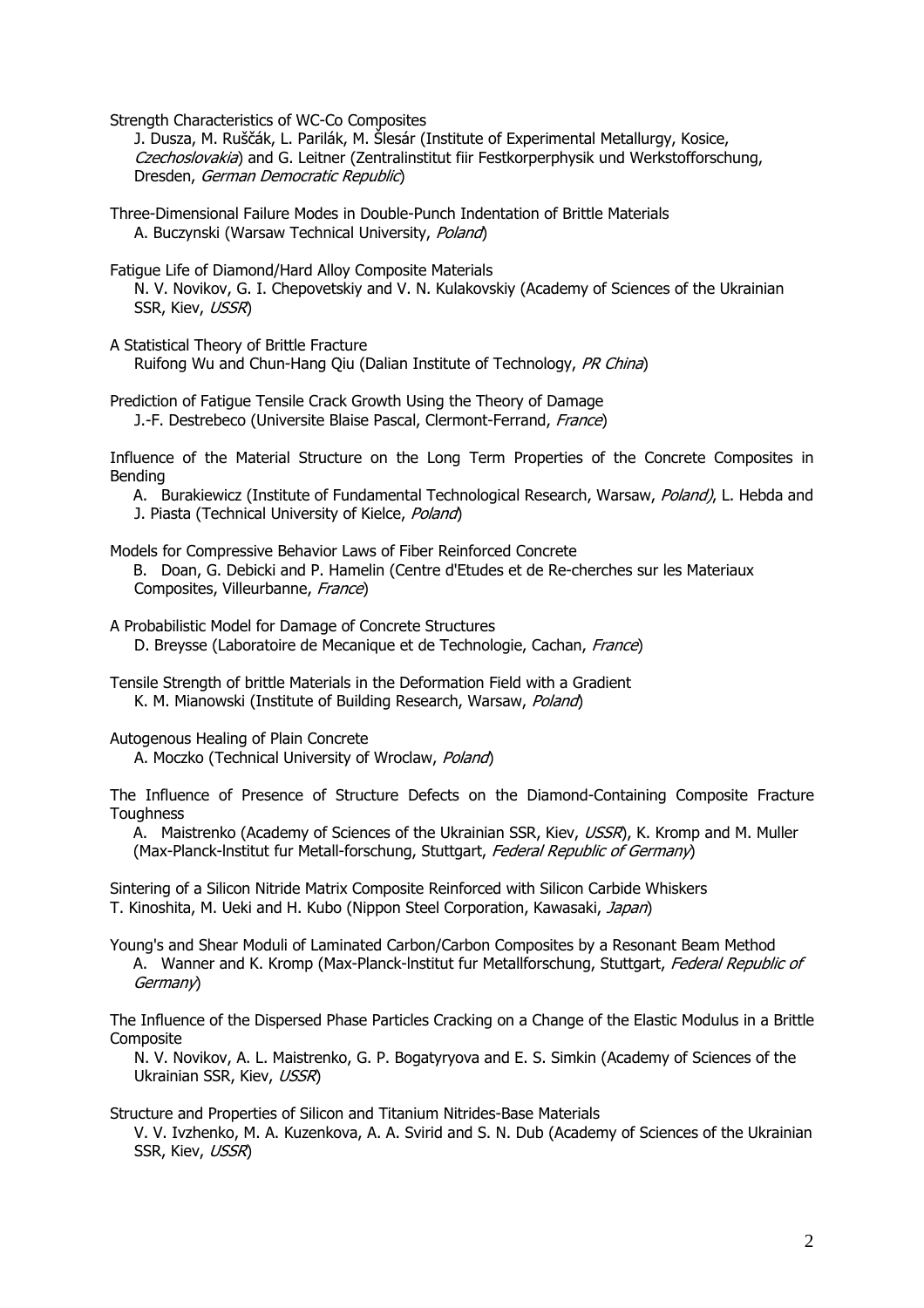Solid State Investigation of Ceramic-Metal Interface Bonding

U. Jauch and G. Ondracek (Rheinisch-Westfalische Technische Hochschule, Aachen, Federal Republic of Germany)

Determination of Elastic Properties of Fibre Reinforced Composites and of their Constants J. Piekarczyk and R. Pampuch (Institute of Materials Science, Cracow, Poland)

Formation of Glass Fiber-Cement Paste Interfacial Zone and its Effect on the Mechanical Properties of Glass Fiber Reinforced Mortar

M. Kawamura and S. Igarashi (Kanazawa University, Japan)

A Study on Fracture Process Zones in Concrete by Means of Laser Speckle Photography Xu Shilang and Zhao Guofan (Dalian University of Technology, PR China)

Strengthening the Interfacial Zone between Steel Cement Paste Chen Zhi Yuan and Wang Nian Zhi (Tongji University, Shanghai, PR China)

Debonding Processes between Steel Fibre and Cement Matrix J. Potrzebowski (Institute of Fundamental Technological Research, Warsaw, Poland)

The State of Crystallization of the Second Phase in Yttria and Alumina-Doped HPSN and its Influence on the Strength at High Temperatures 362

B. T. Bodur and K. Kromp (Max-Planck-Institutfiir Metallforschung, Stuttgart, Federal Republic of Germany)

Influence of the Technology and Microstructure on Elastic Properties of Sintered Copper Determined by Means of Resonance Method

 L. Radziszewski and J. Ranachowski (Institute of Fundamental Technological Research, Warsaw, Poland)

Properties of γ'-α Eutectic Composite

 K. Kovacova (Institute of Materials and Machine Mechanics of Slovak Academy of Sciences, Bratislava, Czechoslovakia)

Application of High Strength Cement and Carbon Fiber Composite K. Tomatsuri and K. Nagase (Taisei Corporation, Yokohama, Japan)

High Strength Cement Paste

H.-E. Gram and K. Olsson (Swedish Cement and Concrete Research Institute, Stockholm, Sweden)

Some Problems Concerning the Determination of the Impact Resistance of Steel Fibre Reinforced Concrete

W. Radomski (Warsaw University of Technology, Poland)

- Application of Computational Mechanics Related to Fracture Concepts and Reliability of Composites C. Michel, J.-P. Sommer, W. Totzauer and K. Braemer (Academy of Sciences of GDR, Karl-Marx-Stadt, German Democratic Republic)
- On the Compatibility of Hasselman's Thermal Shock Damage Criteria with Fracture Mechanics H.-J.Weiss and H.-A. Bahr (Zentralinstitut fur Festkorperphysik und Werkstofforschung der AdW der DDR, Dresden, German Democratic Republic)

FE-Calculation Demonstrating the Influence of the Matrix Interface Layer of the Free Edge Stresses in a Laminated CFRC Composite

M. Lindner and K. Kromp (Max-Planck-Institutfur Metallforschung, Stuttgart, Federal Republic of Germany)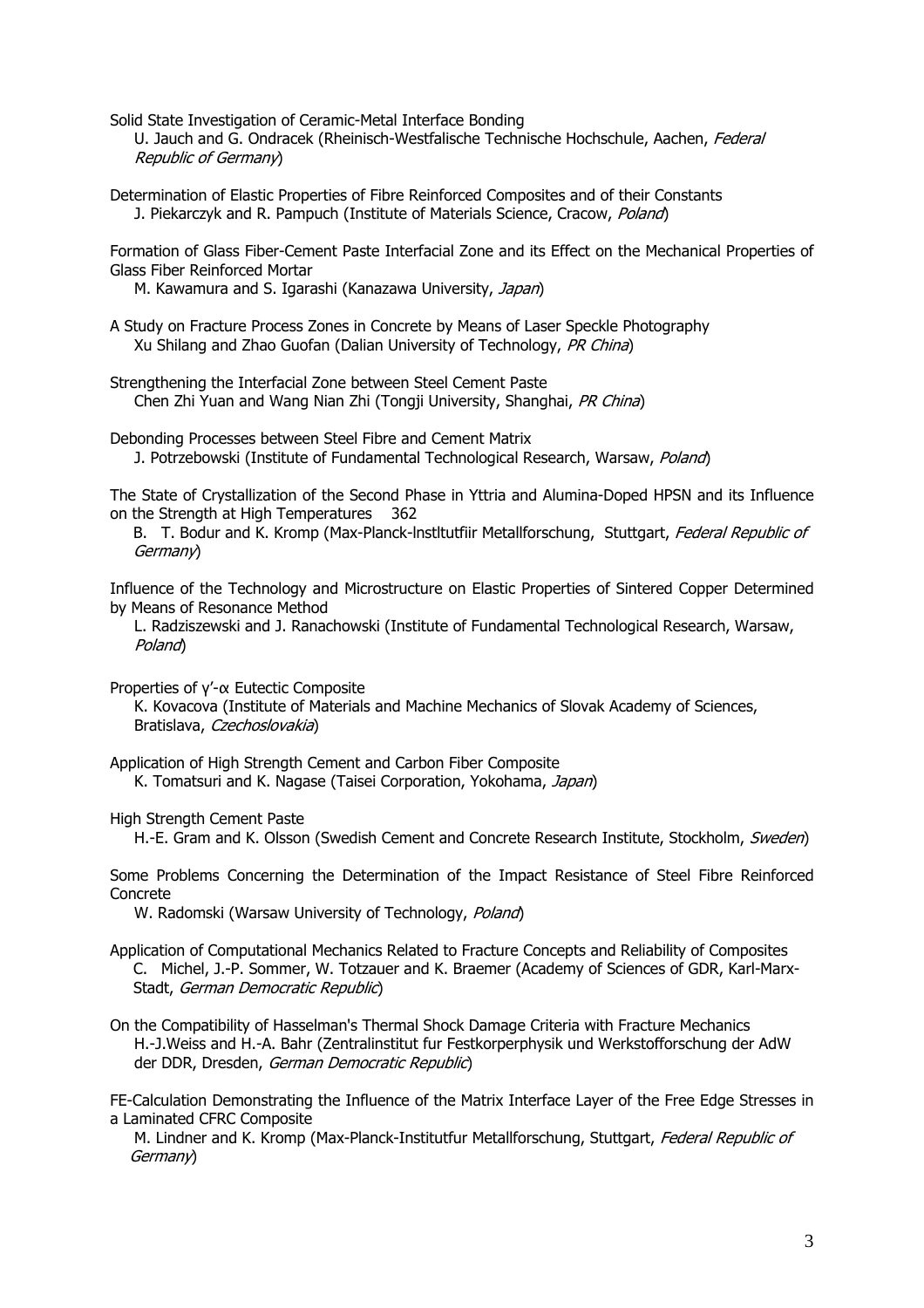An Attempt to Evaluate the Intrinsic Strength and Strain of Carbon Fibres W. Zurek and I. Krlicinska (Technical University, Lodz, Poland)

Delamination of Polymer Composite Sandwich Structures: The Interaction of the Controlling Parameters

B. W. Staynes (Brighton Polytechnic, Brighton, UK)

- Failure Analysis of Composite Laminates with Free Edge S. G. Zhou and C. T. Sun (Purdue University, West Lafayette, Indiana, USA)
- Macro-structural Effects in a Uniaxial Tensile Test on Concrete D. A. Horduk (Delft University of Technology, The Netherlands) and H. W. Reinhardt (Darmstadt University of Technology, Federal Republic of Germany)
- Influence of Aggregate Size on the Post-Peak Tensile Behaviour of Concrete in Cyclic Tests S. Wolinski (Technical University, Rzeszow, Poland)
- Fracture Behaviour of Plain Concrete in Bending J. Kasperkiewicz (Institute of Fundamental Technological Research, Warsaw, Poland), P. Stroeven and D. Dalhuisen (Delft University of Technology, The Netherlands)
- Mix proportioning and Properties of Epoxy-Modified Mortars Y. Ohama, K. Demura (Nihon University, Koriyama, Japan) and T. Ogi (Hasegawa Komuten Co. Ltd, Tokyo, Japan)
- Meaning of Synergy Effects in Composite Materials and Structures L. Czarnecki (Warsaw Technical University, *Poland*) and V. Weiss (Czech Technical University, Prague, Czechoslovakia)
- Estimation of Type and Magnitude of Macrostructure Defects of Porous Concretes V. A. Titov, T. P. Vaschenko, V. P. Varlamov and N. K. Sudina (Ail-Union Research Institute of Building Materials and Structures, Kraskovo, USSR)
- Investigations of the Influence of a Sort of Coarse Aggregate on Fracture Toughness of Concrete A. Bochenek and G. Prokopski (Technical University of Czestochowa, Poland)
- Fracture Mechanics of Micro-concretes

R. Frackiewicz and D. Wala (Technical University of Wroclaw, Poland)

- Loading Rate Sensitivity of Concrete-like Composites under Tensile Loading M. A. Glinicki (Institute of Fundamental Technological Research, Warsaw, Poland)
- Criterion of Crack Propagation along the Interface between Dissimilar Media M. Jaroniek (Technical University of Lodz, Poland)
- A Comparison of Theoretical Models for the Mixed Mode Fracture Behaviour of Thermosetting Resins C. A. C. C. Rebelo (Seccdo Autonoma de Engenharia Mecanica— FCTUC, Coimbra, Portugal), P. M. S. T. de Castro and A. T. Marques (Departamento de Engenharia Mecanica—FEUP, Porto, Portugal)

## Mineral Polymer Matrix Composites

G. Patfoort, J. Wastiels, P. Bruggeman and L. Stuyck (Free University of Brussels, Belgium)

## Analysis of Material Efficiency of Resin Concretes

Z. Piasta (Technical University of Kieice, Poland) and L. Czarnecki (Warsaw Technical University, Poland)